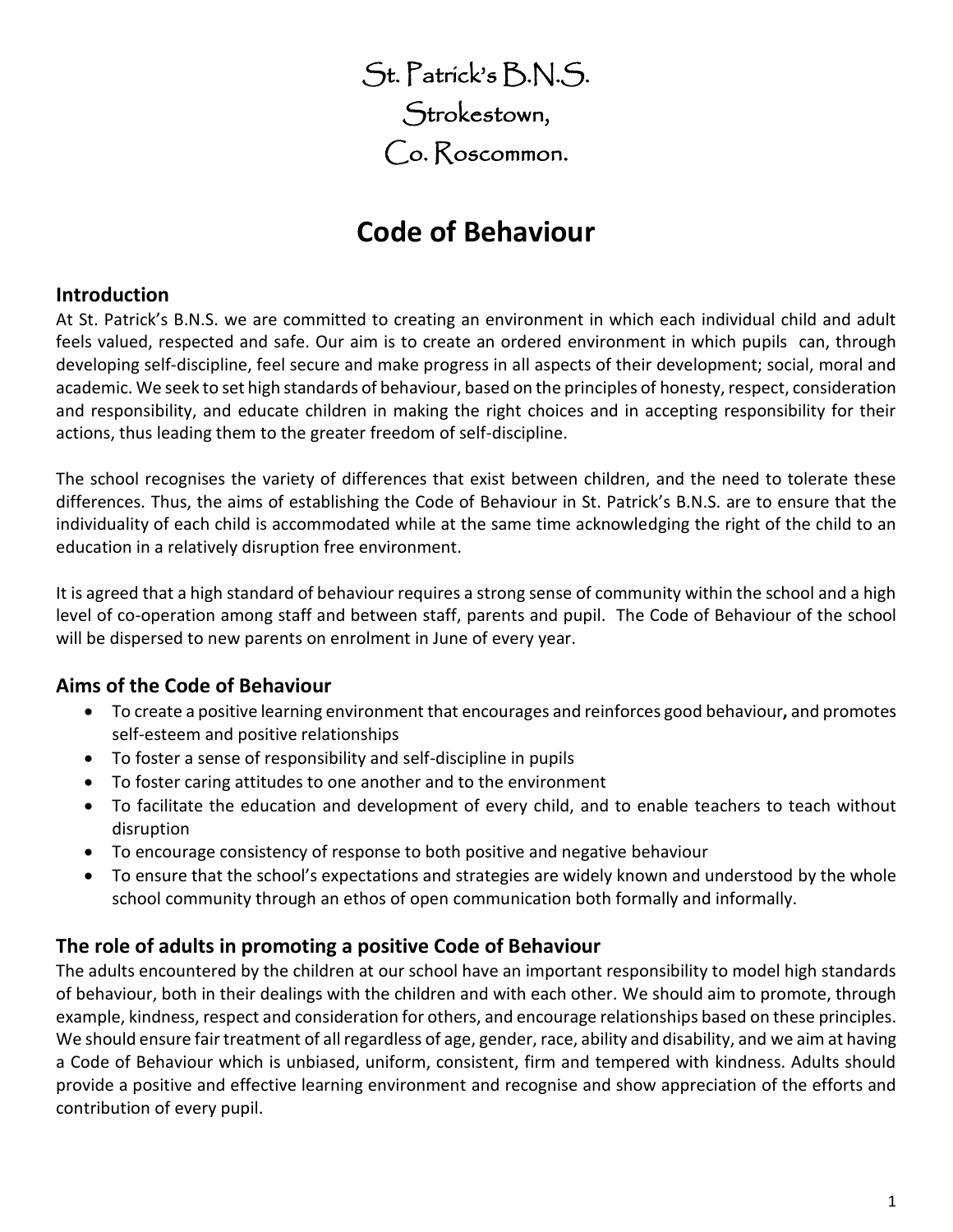## **An ethos of positive behaviour and respect**

Our pupils are led to look at the school's Code of Behaviour in the following way:

- We have a fair set of rules in our school.
- We understand the reasons for these rules.
- If we break these rules, we know what will happen.
- We try to make the right choices.
- We try to make our school a safe and happy place for us all.

#### **School rules**

- Respect yourself and others, including all school personnel, visitors included.
- Respect the property of the school and of others. Keep your school tidy and free from litter.
- Respect other pupils and their learning.
- Be kind and willing to help others.
- Follow instructions of the staff immediately.
- Walk quietly in the school building.
- Be mindful of your own safety and the safety of others. Never do anything that would endanger another person.
- Be courteous and well-mannered.
- Be respectful in resolving difficulties and conflict.
- Ask permission to leave the classroom or school yard.
- Do your best in class.
- Take responsibility for your work: come to school fully prepared with the necessary books, writing material etc. and with all oral and written homework completed.

These rules can be summed up as 6 main school rules:

- Treat others as you would like to be treated
- Do your best
- Be tidy
- Be safe
- Walk
- Listen

## **Classroom/ School Management**

We hope to develop a system in St. Patrick's B.N.S. whereby at the beginning of each academic year, each class teacher will draft a list of class rules with the children, which will reflect and support the school rules, presented in a way which is accessible to the children. Rules will be positive in nature, and positive reinforcement will be at the core of classroom and school-wide management.

Praise may be given by means of any one of the following:

- a comment in a pupil's exercise book,
- a visit to another member of staff or to the Principal for commendation,
- a word of praise in front of a group or class,
- delegating some special responsibility or privilege,
- a mention to parent, written or verbal communication, e.g. 'Well Done' note to be sent home in Homework Diary.
- a mention from teacher on yard duty for a class who behave well and are orderly.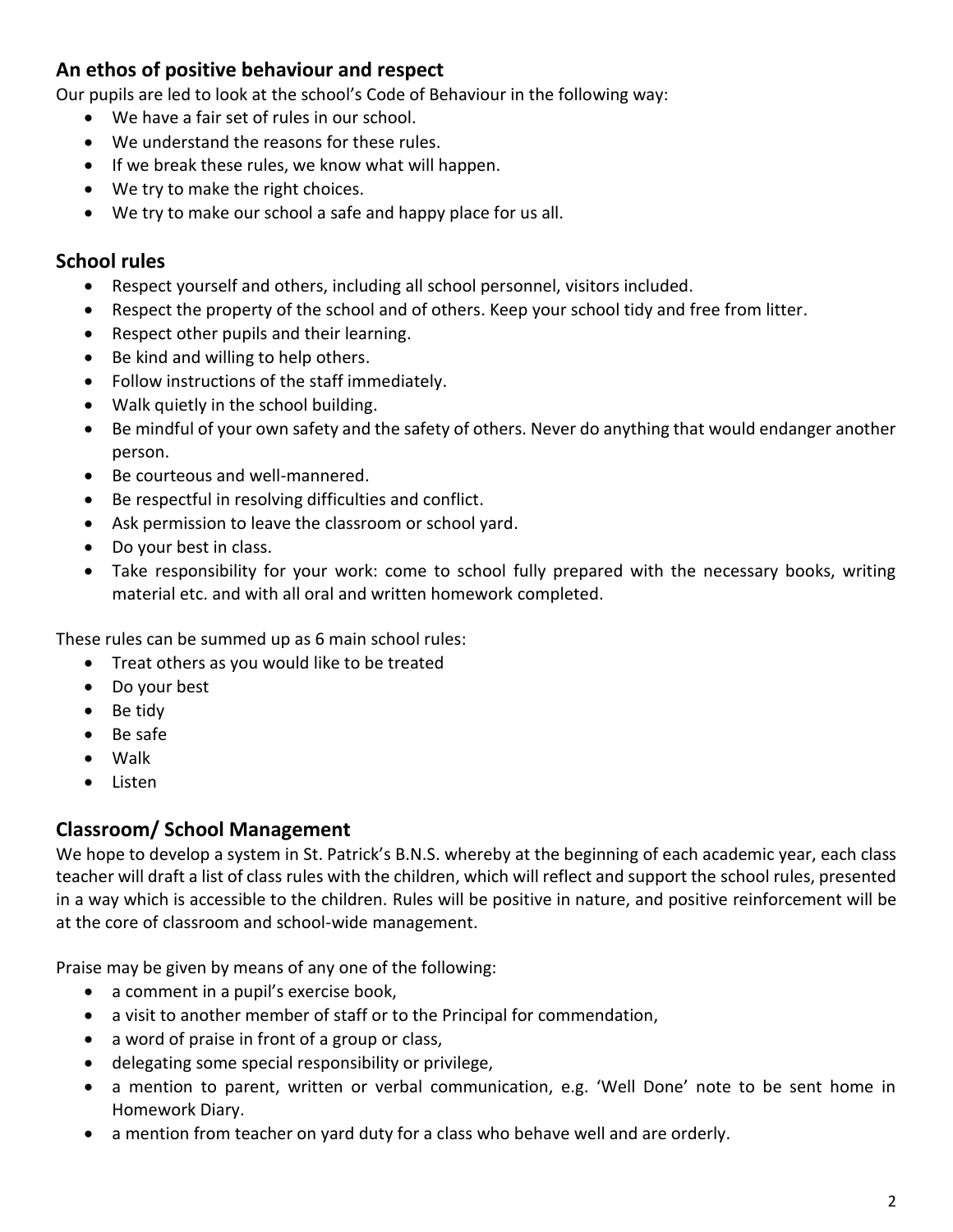Any misbehaviour; minor, serious, or gross, will be judged by the teachers and/or Principal based on a common sense approach with regard to the gravity/frequency of such misbehaviour. The teacher will choose a sanction that is appropriate to the offence. As much as possible, the sanctions imposed will be a direct result of the misconduct, e.g. when homework has been neglected, the pupil may be asked to complete work in the evenings or at weekends.

Examples of steps to be taken by teachers when dealing with **minor misbehaviours** such as littering, incompletion of homework, disruptive behaviour during class etc. are:

- Verbal reprimand / reasoning with pupil.
- Loss of privileges e.g. loss of playtime at breaktimes, exclusion from school activities and outings
- Apply "Sin Bin" Rule timeout for 5 minutes

Examples of **serious incidents of misbehaviour** are: being constantly disruptive in class, damaging other pupil's property or school property, bullying, using unacceptable language towards a peer or staff member, spitting, or theft. Examples of steps to be taken by teachers when dealing with such behaviour are:

- The principal will be informed and the parents will be asked to come in to discuss the situation with the teacher in school.
- A behaviour plan will be devised and put in place.
- Teachers will monitor situation and communicate regularly with parents.
- If satisfaction is still not achieved, the Chairperson of the Board of Management could then be informed, and parents requested to meet with Chairperson and Principal.

In dealing with **gross incidents of misbehaviour**, such as deliberately harming a fellow pupil, malicious damage of school property, deliberate harm to a staff member, smoking, substance and alcohol abuse and repeated incidents of serious misbehavior, the following steps could be taken:

- Chairperson / Principal to sanction immediate suspension pending discussion with parents.
- Following or during a period of suspension, the parent/s must give a satisfactory undertaking that a suspended pupil will behave in accordance with the school code of behaviour, and the principal must be satisfied that the pupil's reinstatement will not constitute a risk to the pupil's own safety or the safety of the other pupils or staff.
- The principal will facilitate the review of the behaviour plan for the pupil and will re-admit the pupil formally to class.
- Expulsion will be considered in an extreme case in accordance with Rule 130 (6) of the Rules for National Schools, i.e. *"No pupil can be struck off the rolls for breaches of discipline without prior consent of patron and until alternative arrangements are made for the enrolment of pupil at another suitable school in the locality" .*

Before serious sanctions such as suspension or expulsion are used, the normal channels of communication between school and parents will be utilized. Communication with parents may be verbal (face to face or by telephone) or written (through a child's homework diary or by letter), depending on the circumstances.

It should be noted that these lists consist of examples only. It is not meant to be a comprehensive list of incidents of misbehaviour or procedural steps.

## **Children with Special Educational Needs**

All children are required to comply with the code of behaviour. However, the school recognises that children with special educational needs may need assistance in understanding certain rules. In these cases, the school